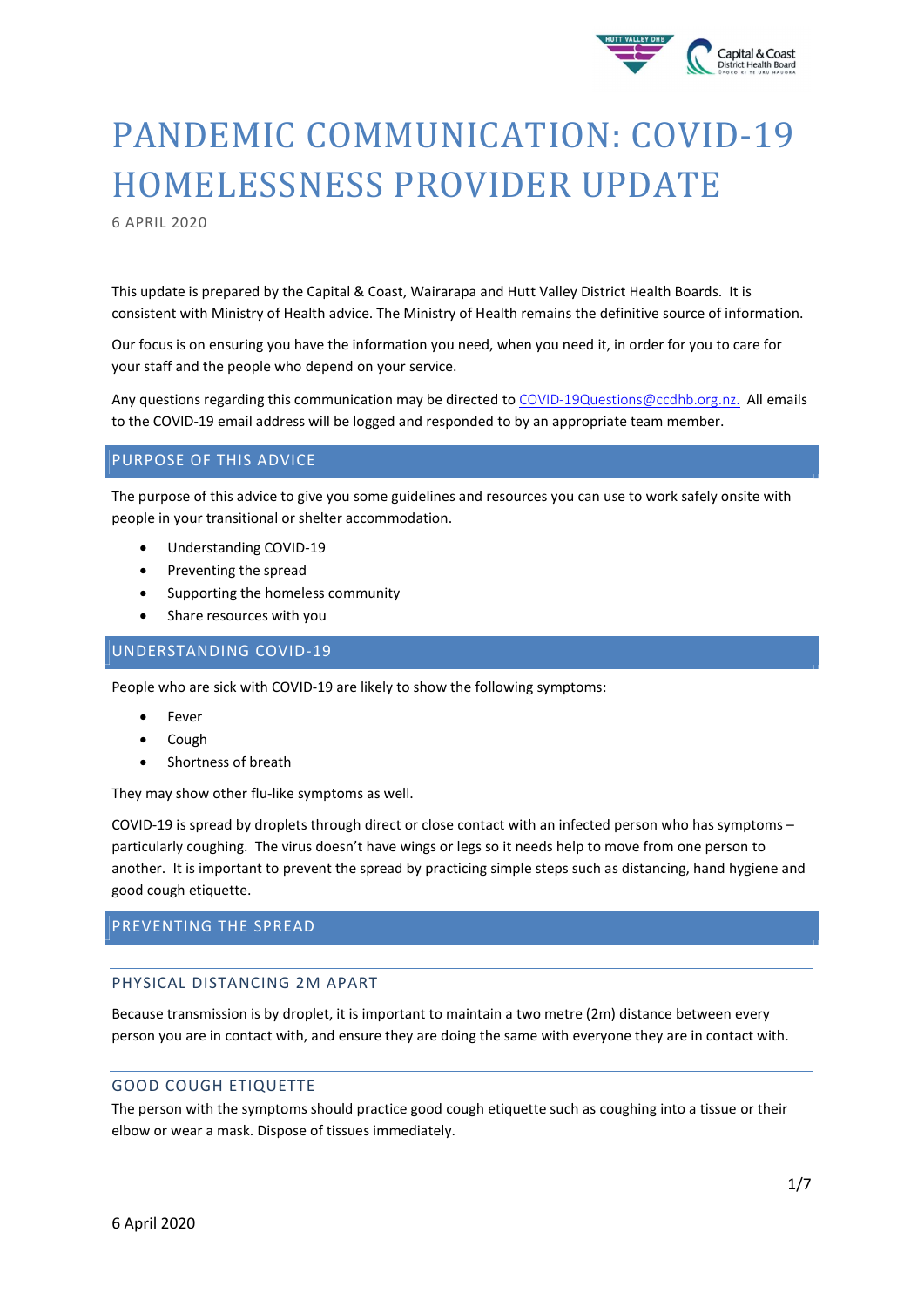

#### HAND HYGIENE

Hand hygiene is one of the most effective ways to prevent the spread of COVID-19. Washing your hands with soap and water is as effective as using hand sanitiser. Hands must be washed well for at least 20 seconds – including front and back of hands, between fingers, thumbs and up to the wrist.

There are good instructional videos on hand washing here (Hand washing with soap, Hand washing with sanitiser).

We recommend you put posters up in your bathrooms to encourage hand washing. There are some excellent posters and resources to be found here.

#### DON'T TOUCH YOUR FACE

Don't touch your face. The virus needs access to mucus membranes in your mouth, nose and eyes to infect you. If you touch anything which has the virus on it – surfaces, contaminated tissues or clothing – and then touch your face you could be in trouble.

#### USE OF PERSONAL PROTECTIVE EQUIPMENT (PPE)

PPE is personal protective equipment (PPE) designed to protect people providing close care from infectious disease. Attachment 1 provides advice on the PPE used by community care providers for prevention of COVID-19. The usual infection control processes for preventing the spread of the virus – distancing, good cough etiquette, and hand hygiene – apply in all situations.

### TO MASK OR NOT TO MASK

If you are well, you do not need to wear a mask. Wearing a mask when you don't need to can put you more at risk. It can give a false sense of security and can also make you touch your face more.

If someone in your care is unwell and showing symptoms of coughing and sneezing, they can wear a mask. For guidance on the use of personal protective equipment by staff who need to care for someone in your care who is unwell with COVID-19, please see the section below on the 'Use of personal protective equipment (PPE)'

Wearing a mask does not preclude the prevention methods described above. Even when wearing a mask, hands must be clean, and physical distancing maintained. Take care not to touch the mask when removing it, and dispose of it properly in a bin with a lid.



Attachment 1 (pictured) is a useful guide on when it is appropriate to wear a mask.

#### PPE IS REQUIRED TO PROVIDE CARE FOR POSITIVE COVID-19 CASES

DHBs will provide PPE to the staff in your facilities that look after people with suspected or confirmed COVID-19 (as defined above). Staff working with people with confirmed or suspected COVID-19 will require Droplet and Contact PPE. This includes:

- Surgical mask ('snot catcher')
- **Gloves**
- Gown or Apron
- Eye protection.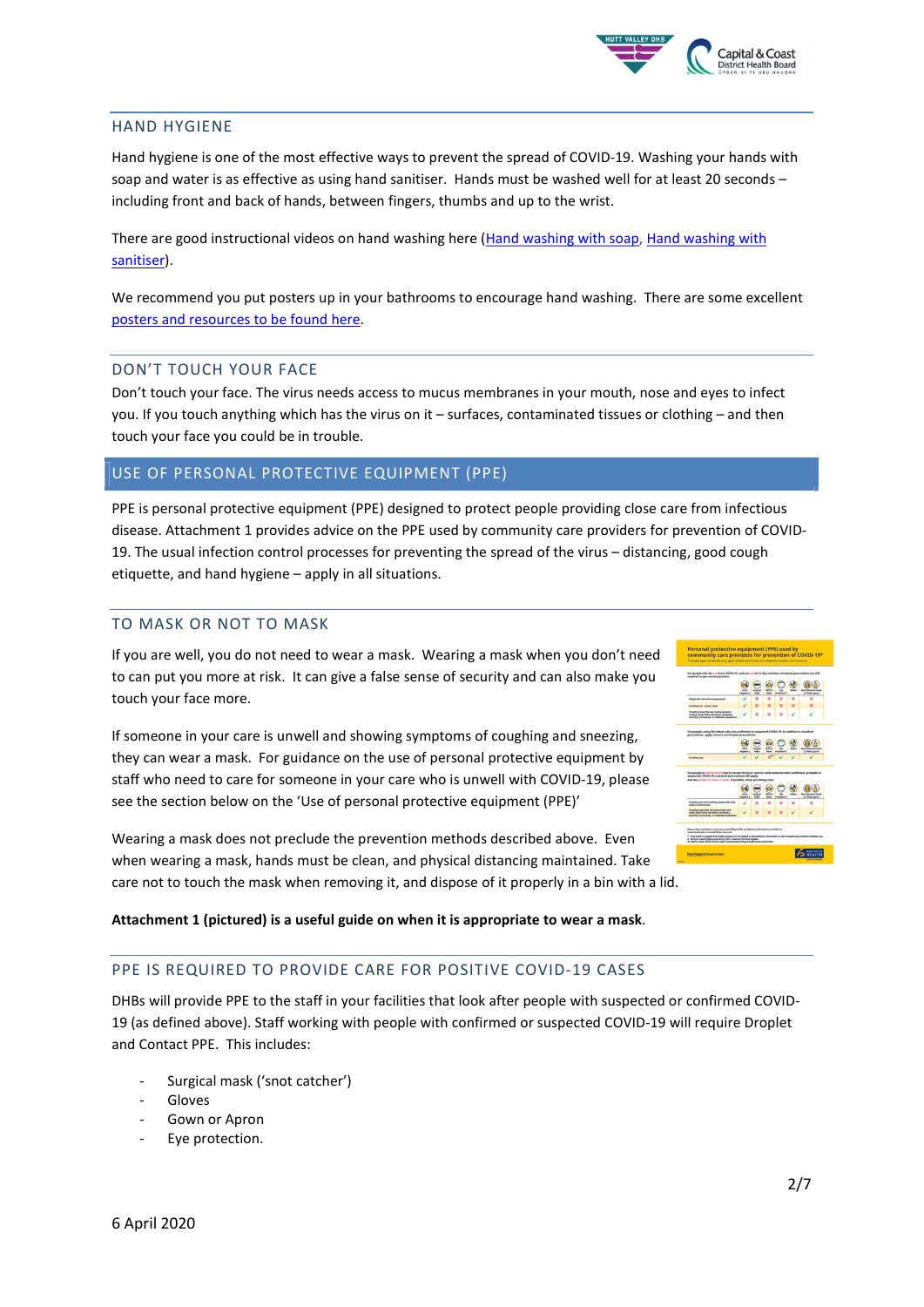

Droplet and Contact PPE is not required except for suspected and/or confirmed COVID-19 cases. Again, refer to Attachment 1.

#### ACCESS TO DROPLET AND CONTACT PPE

We will ensure that you have enough Droplet and Contact PPE onsite if COVID-19 is suspected in your facility.

For providers in Capital & Coast DHB or Hutt Valley DHB, if you have questions about accessing please email PPE\_COVID19COMMUNITY@ccdhb.org.nz

For providers in Wairarapa DHB, please email Danielle.Farmer@wairarapa.dhb.org.nz to request access to PPE for your facility.

#### TRAINING FOR STAFF ON USING PPE:

We can support a lead person from your facility, designated by you, to assist and train other people in your facility on using PPE.

For providers in Capital & Coast DHB or Hutt Valley DHB, please contact Mikaela.Shannon@ccdhb.org.nz to arrange this support.

For providers in Wairarapa DHB, please email Danielle.Farmer@wairarapa.dhb.org.nz.

Ministry of Health information is also available for essential workers in health and non-health workplaces on using personal protective equipment.

#### Attachment 2 (pictured) shows the steps to put on PPE safely as does this PPE instructional video.



#### CARING FOR THOSE SUSPECTED OF OR INFECTED WITH COVID-19

If you are caring for someone with COVID-19, or suspected COVID-19, you must wear the appropriate PPE. If you don't have the appropriate PPE, keep your distance and avoid contact with the person. Contact and inform the person's GP if they have one, or phone Healthline's dedicated COVID-19 number: 0800 358 5453.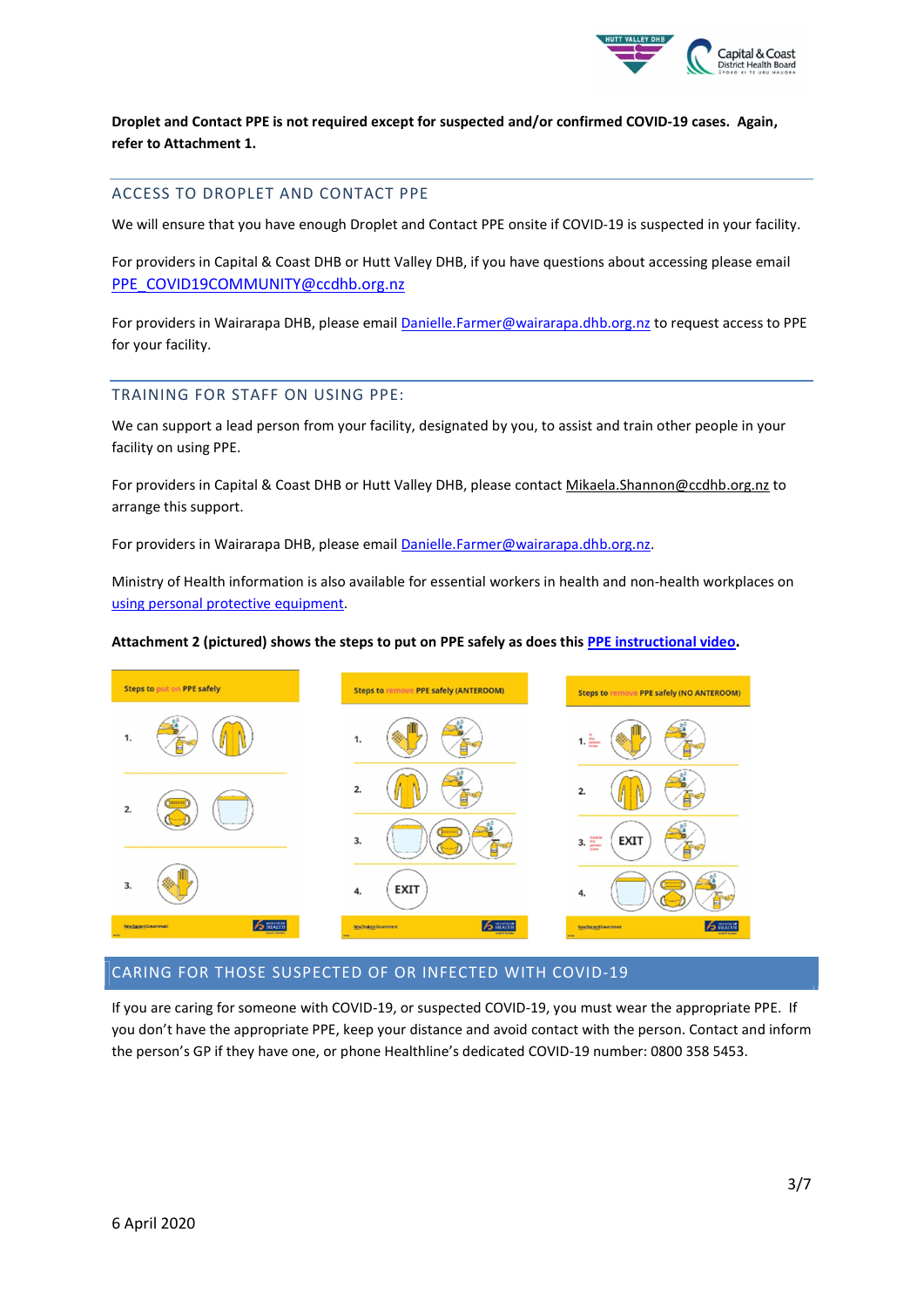

#### GATHER INFORMATION

Gather information from the person, including any existing medical conditions. A basic screening template is being developed and will be circulated to assist with this.

Help people describe how they are feeling by asking about their symptoms and when they first noticed them. Try to gauge the severity of the symptoms by using a 1 - 10 scale (10 being the worst). Take their temperature if possible. An oral temperature of 38° constitutes a fever. Common symptoms of COVID-19 (coronavirus) are fever, cough, and shortness of breath.

#### ISOLATE IF POSSIBLE

If possible, designate a room and bathroom for clients with respiratory symptoms to separate them from others. Clean and/or disinfect the room and bathroom daily. If individual rooms are not available, consider placing the person in a large, well-ventilated room, increase spacing between beds, use sheets to create temporary barriers between beds, and arrange beds so that clients lie head-to-toe.

Avoid housing the sick person in a room with people who are at increased risk of complications from COVID-19 such as older adults and those with asthma, HIV/ AIDS, diabetes, and pregnancy.

#### CARE GUIDELINES

If you are caring for a person with COVID-19 you will need to wear the appropriate PPE (see Attachment 1). The following is recommended care for a person with COVID-19, or suspected COVID-19.

- Provide the sick person with a mask.
- Encourage the person to lie down and rest.
- Prevent dehydration. Encourage the person to drink plenty of water, clear soup, decaffeinated tea, or juice.
- Provide a blanket if possible.
- Encourage the person to wash their hands frequently and provide them with hand sanitizer, a box of tissues and a plastic bag or lined garbage can to dispose of tissues.
- Encourage the person to cough into their elbow area or cover their mouth with tissues or paper towels when they cough or sneeze.
- Have meals brought to the sick person's room if possible.
- Check on the person every two to three hours. If they could be at high risk for complications from COVID-19 (those who are older or have underlying health conditions) check on them more regularly if possible.

#### IF URGENT MEDICAL HELP IS NEEDED

If you need to get urgent medical help for the person:

- call 111 and ask for an ambulance
- tell the ambulance officers that your guest may have COVID-19 infection.

#### Severe Symptoms

- Extremely difficult breathing (not being able to speak without gasping for air).
- Bluish lips or face.
- Persistent pain or pressure in the chest.
- Severe persistent dizziness or light-headedness.
- New confusion, or inability to arouse.
- New seizure or seizures that won't stop.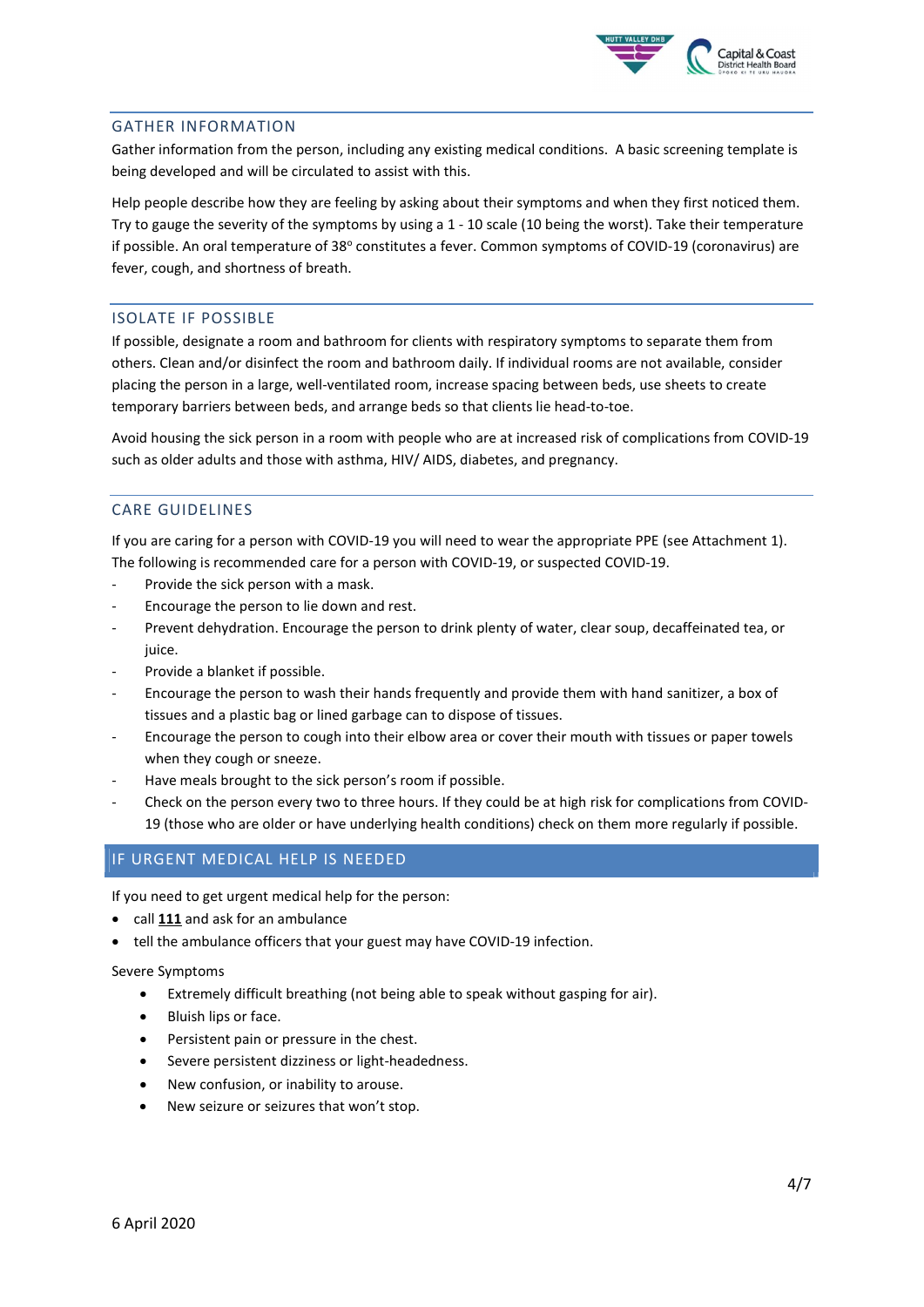

## SUPPORT & RESOURCES

## EMERGENCY HOUSING AND OTHER WELFARE SUPPORT

If new homeless arrive at your facility and you have no available capacity to house them, the Ministry of Social Development has a helpline for welfare support including access to emergency accommodation on 0800 559 009. In the event you are unable to access support through this helpline, your local Council's Welfare Team may be able to assist:

- Wellington City Council (04) 801 3683
- Hutt City Council 0800 4888 2489
- Porirua City Council (04) 237 5089
- Masterton City Council (06) 370 6300

Other helplines available:

- There is a disability helpline available 0800 DISABILTY (347 225)
- Call WREMO 0800 141 967 for access to food, medication and cleaning supplies.
- Call WREMO 0800 0508 754 163 for access to temporary accommodation

#### Refer to Attachment 3 for a one-stop shop of getting the help you need.

#### MEDICAL SUPPORT

GPs remain open and can be accessed in the usual manner. The Team for Assertive Community Treatment (TACT) and Te Roopu Aramuku Whararoaroa is a service for people with persistent, long-term mental health and/or substance dependency problems, and is available for people who are homeless.

Initial contact with TACT should come through our 24/7 mental health and addictions contact centre Te Haika, phone 0800 745 477.

If you live in the Wairarapa and want to contact the adult community mental health team or child and adolescent mental health service, you can call 0508 432 4320.

#### TRANSPORTING WHĀNAU

The Ministry of Housing and Urban Development has developed Guidance for Housing and Housing Support Service Providers, which includes the following information on transporting whānau.

If you need to transport whānau to their new accommodation, to the supermarket or to a medical appointment and they DO NOT have symptoms of, or a confirmed diagnosis of COVID 19, then the COVID 19 website states that the use of private vehicles is allowed, with physical distancing being practiced. This would allow the transportation of a single passenger at a time, utilising your service's private company vehicles, with the passenger being transported in the opposite back passenger seat to the driver. Regular cleaning of these vehicles would also be recommended.

Where individuals or whānau DO have SYMPTOMS of or a CONFRIMED DIAGNOSIS of COVID 19, services should call Healthline for guidance before deciding whether it is appropriate to use private vehicles to transport that whānau (0800 358 5453).



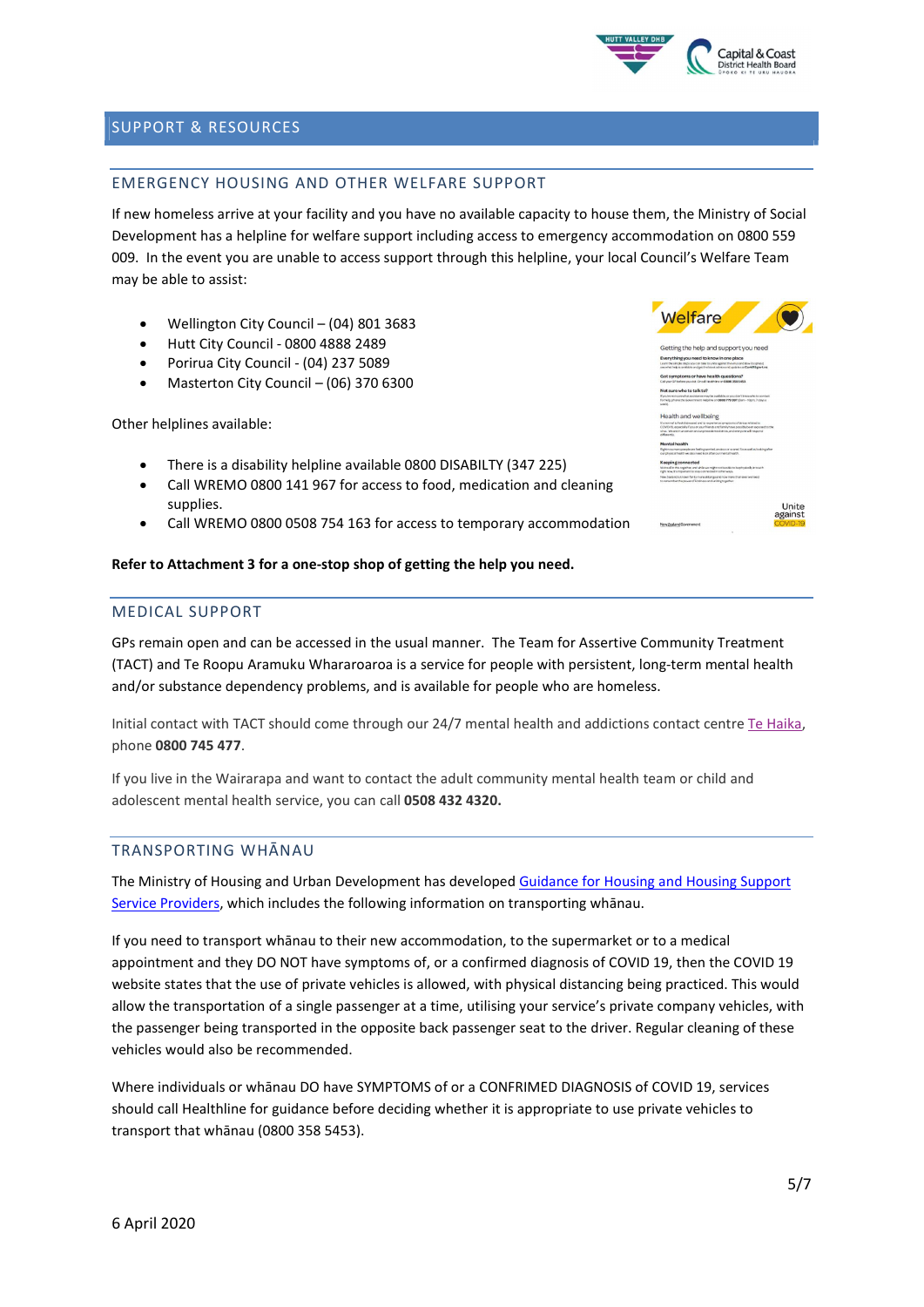

## STAFFING

We have established a 3DHB Workforce Office as a central team to support workforce needs in our communities. We are urging any provider that may have staff available to be re-deployed either on an ongoing basis or for one-off pieces of work, as well as those providers who desperately need more staff to deliver essential services, please get in touch with us by email:

COVID-19CommWorkforce@ccdhb.org.nz

## GOING TO WORK

Staff cannot go to work if they have:

- cold or flu symptoms. Workers should be symptom free for 48 hours before returning to work.
- been overseas or in close contact with someone confirmed with COVID-19 in the last 14 days. They must self-isolate for 14 days from the date of departure or close contact.

If you develop symptoms (fever, cough, breathing difficulties, or other flu-like symptoms) within 14 days of being overseas, or within 14 days of contact with a confirmed case of COVID-19, you should phone Healthline on 0800 358 5453.

## STAYING SAFE

Much of what you are doing is business as usual for you and you will follow your normal processes and procedures for working with your residents. However, there are some guidelines you can follow to keep your staff safe.

- Residents who have been using alcohol or drugs for a long period of time may have difficulty stopping use and experience withdrawal symptoms or experience distress if unable to access substances. The New Zealand Drug foundation has provided information regarding withdrawal and how to respond.
- Some residents may not be able to self-isolate due to issues with addiction or mental health and insist on returning to streets. In these situations, it is likely to be safer to let them do this than try and prevent them from doing so.
- Some residents may experience distress due to withdrawal from tobacco. They may benefit from nicotine replacement therapies provided through primary health services.
- Make sure your residents understand how to keep themselves safe by preventing the spread keeping a 2m distance from others, washing hands as often as possible, and sneezing into a tissue or elbow.

## CLEANING AND FOOD HANDLING

Always wear disposable gloves when cleaning. Dispose of used gloves in a rubbish bin. Wash your hands immediately after handling these items.

You can use hand sanitiser (containing at least 60 percent alcohol) if soap and water are not available and if your hands are not visibly dirty. If using hand sanitiser, cover all surfaces of your hands and rub them together until they feel dry.

Avoid touching your eyes, nose and mouth with unwashed hands.